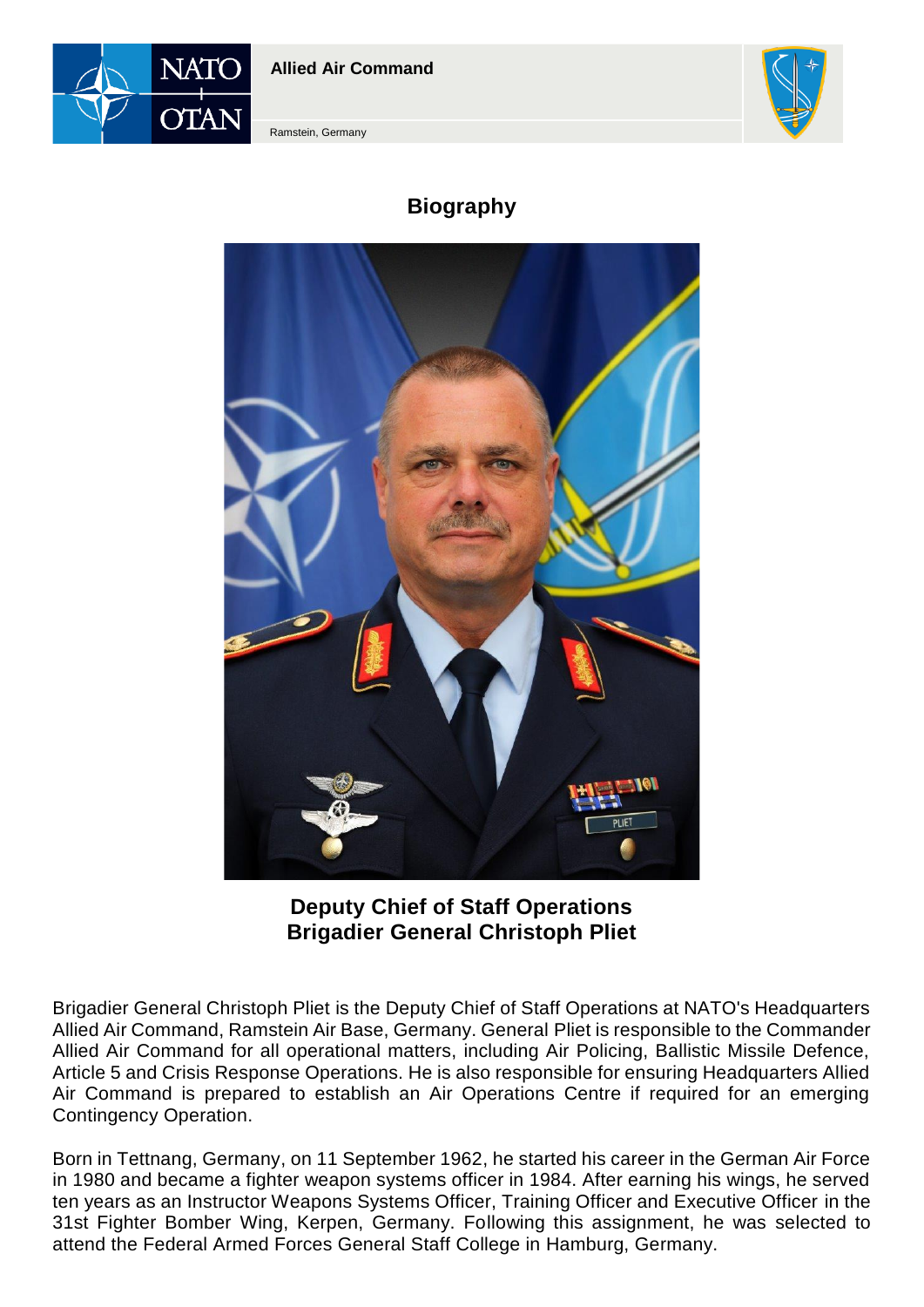During his career, Brigadier General Pliet served in various command assignments from group commander to wing commander. He held assignments as Branch Chief, Ministry of Defence, Planning Directorate and Capability Management of Command and Control, Intelligence, Surveillance and Reconnaissance Branch. As capability manager of Intelligence, Surveillance and Reconnaissance as well as Command and Control platforms, he was responsible for requirements. Promoted to his present rank in 2018, Brigadier General Pliet was assigned to NATO as the Deputy Commander of the Deployable Air Command and Control Centre at Poggio Renatico, Italy, and subsequently, Deputy Commander of the NATO's Combined Air Operations Command at Uedem, Germany.

His operational assignments include Deputy Division Chief of Bundeswehr Joint Forces Operations Command, where he was responsible for the planning of Bundeswehr Operations, Stabilization, Balkans. He also served as Base Defence Commander and Wing Commander, Operations Wing, Mazar-e Sharif, Afghanistan.

Brigadier General Pliet is a command weapon systems officer with more than 2,000 flying hours and over 70 combat hours in the Tornado fighter aircraft.

He and his wife Bettina have two children.

#### **EDUCATION**

- 1984 German Air Force Academy<br>1996 Federal Armed Forces Gene
- Federal Armed Forces General Staff College
- 2006 NATO Defense College, Rome

#### **ASSIGNMENTS**

- 1980 1984 Student, German Air Force Academy, Fürstenfeldbruck, Germany.
- 1984 1994 Instructor Weapons System Officer, Training Officer and Executive Officer, 31st Fighter Bomber Wing, Kerpen, Germany.
- 1994 1996 Student, Federal Armed Forces General Staff College, Hamburg, Germany.
- 1996 1998 Branch Chief, Combined Air Operations Centre, Messstetten, Germany.
- 1998 2001 Operations Group Commander, Reconnaissance Wing 51, Kropp, Germany.
- 1999 2000 Commander, Operations Wing 1, Kosovo Force (KFOR), Piacenza, Italy.
- 2001 2002 Assistant Branch Chief, Air Force Staff, Ministry of Defence, Bonn, Germany.
- 2002 2003 Assistant Branch Chief, German Armed Forces Staff, Ministry of Defence, Bonn, Germany.
- 2003 2005 Military Assistant to Vice Chief of Staff Bundeswehr, Ministry of Defence, Bonn, Germany
- 2006 2006 Staff Assistant to Chief of Staff, Air Force Command, Cologne, Germany.
- 2006 2008 Commander, Fighter Bomber Wing 33, Büchel, Germany.
- 2007 2008 Commander, Operations Wing, Masar-e Sharif, Afghanistan.
- 2008 2009 Deputy Division Chief J5, Bundeswehr Joint Forces Operations Command, Potsdam, Germany.
- 2010 2012 Division Chief J3, Bundeswehr Response Forces Operations Command, Ulm, Germany.
- 2012 2016 Branch Chief, NATO's Supreme Allied Command Transformation, Norfolk, Virginia USA.
- 2016 2018 Branch Chief, Planning Directorate/Capability Management Command and Control and Intelligence, Surveillance and Reconnaissance Branch, Ministry of Defence, Bonn, Germany.
- 2018 2021 Deputy Commander Deployable Air Command and Control Centre, Poggio Renatico, Italy.
- 2022 Deputy Commander of the NATO's Combined Air Operations Command at Uedem, Germany Since 05/2022Deputy Chief of Staff Operations at Allied Air Command, Ramstein, Germany.

### **FLIGHT INFORMATION**

Rating: Command Weapon Systems Officer Flight hours: 2000+ Aircraft Flown: Tornado, A-Jet, T-37, T-43 and P-149